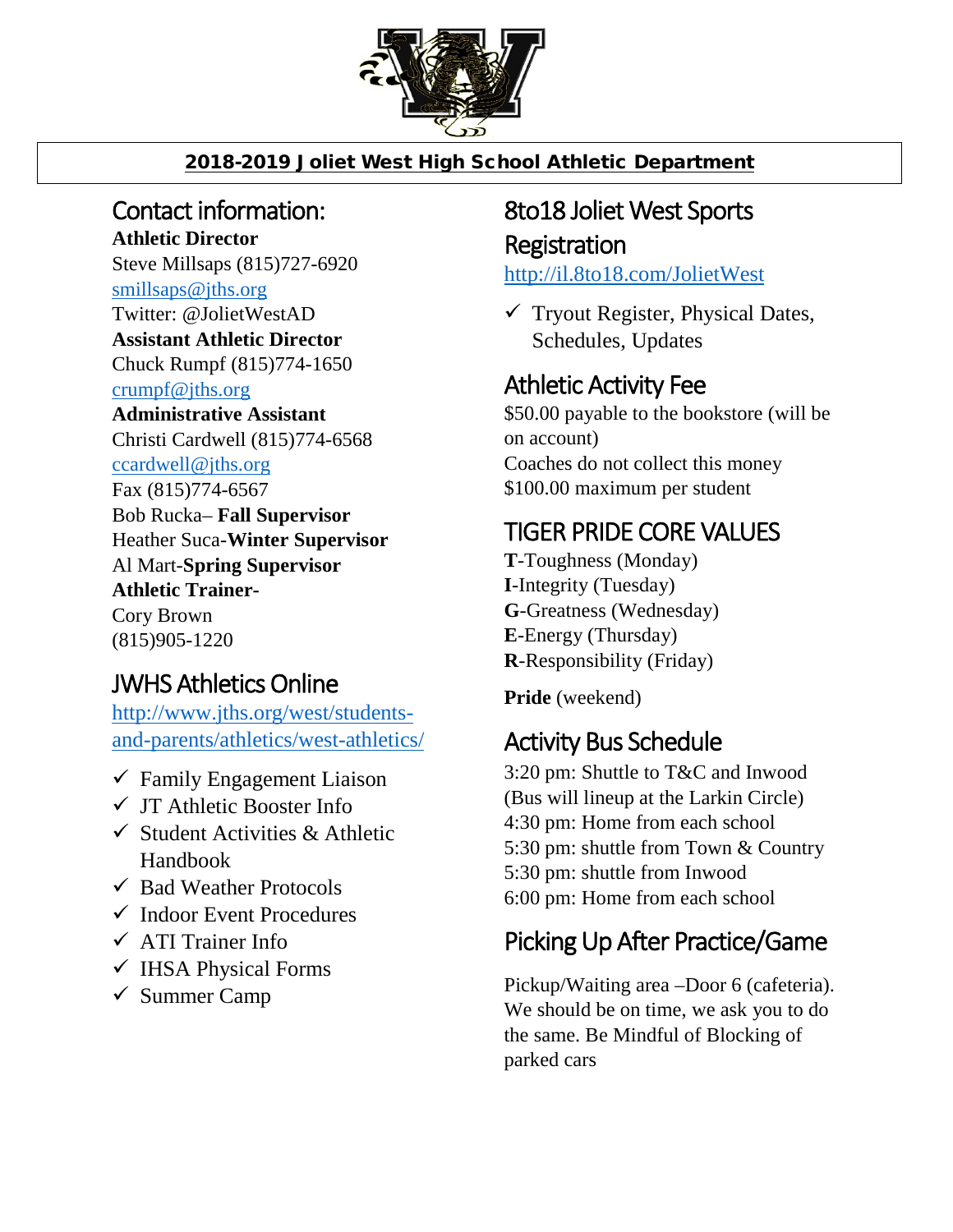#### **Eligibility**

MUST BE ENROLLED AND PASSING 5 CLASSES (2.5 CREDITS) MUST PASS 2.5 CREDITS THE PREVIOUS SEMESTER

#### **Residency**

STUDENTS MUST LIVE FULL TIME WITH THEIR LEGAL/COURT APPOINTED GUARDIAN IN AN ADDRESS WITHIN JOLIET WEST'S BOUNDRIES TO BE ELIGIBLE FOR IHSA ATHLETICS AND ACTIVITIES.

## JTHS ACTIVITIES & ATHLETICS **HANDBOOK** 2018-2019

[https://resources.finalsite.net/images/v153252](https://resources.finalsite.net/images/v1532527649/jthsorg/kq8gw0qoym420ekgdyzx/2018-2019ActivitiesandAthleticsHandbook.pdf) [7649/jthsorg/kq8gw0qoym420ekgdyzx/2018-](https://resources.finalsite.net/images/v1532527649/jthsorg/kq8gw0qoym420ekgdyzx/2018-2019ActivitiesandAthleticsHandbook.pdf) [2019ActivitiesandAthleticsHandbook.pdf](https://resources.finalsite.net/images/v1532527649/jthsorg/kq8gw0qoym420ekgdyzx/2018-2019ActivitiesandAthleticsHandbook.pdf)

## Addressing a Concern/Problem

For best interests, please build a relationship with the coach and know their contact information. Please do not approach any coach before or after a game to discuss a problem, contact them to set up an appointment. Remember communication not confrontation. Parents are not allowed at practices unless an appointment is set up with the AD. If you need further assistance contact the Athletic Director at (815)727-6920.

## Spectator Conduct

We encourage proper fan support please be mindful that any disruption at the athletic event can result in an individual being removed from the contest. School Board Policy: 1st meet with the Athletic Director; 2nd meet with the AD and Principal; 3rd Board Hearing with a possible 1 year suspension.

# DISTRICT POLICY MESSAGE TO OUR COACHES

This is a reminder of the District 204 Policy on "Personal Technology and Social Media; Usage and Conduct." This clearly states that students should be discouraged from contacting you on your personal devices. This works the other way also (you texting students). Advice on texting: Only mass texting involving a direct announcement to the team that could not be handled in advance (emergency situation). Always include your supervisor on these texts. I would advise that if a student does respond to that text, do not text them back. Once again, please discourage students from communicating with you on your personal device. Please let them know that it is not personal, it is our policy, and we will handle the situation as soon as we can. Never direct a text toward an individual student. I know that many of you are using texting as a means of communication; however, as indicated before, it should be used sparingly and with careful consideration. This would be a great time to get the kids in the habit of checking their school email accounts (every student has one) frequently. Student email addresses can be accessed through eschool. My advice would be to use the school email accounts in place of texting as much as possible. Let the kids know this up front. Also, Facebook and other social media hold the same standard in the policy. Direct communication should not be made with students through this avenue. It really sets you up for something unnecessary to happen. Once again, school email accounts are a great alternative.

REMINDER 101/TEAM TWITTERS

## Finishing your Sport

If you quit the sport you signed up to play, you MAY NOT join another sport, open gym, or conditioning program within the district without the consent of the coaches involved and the athletic director.